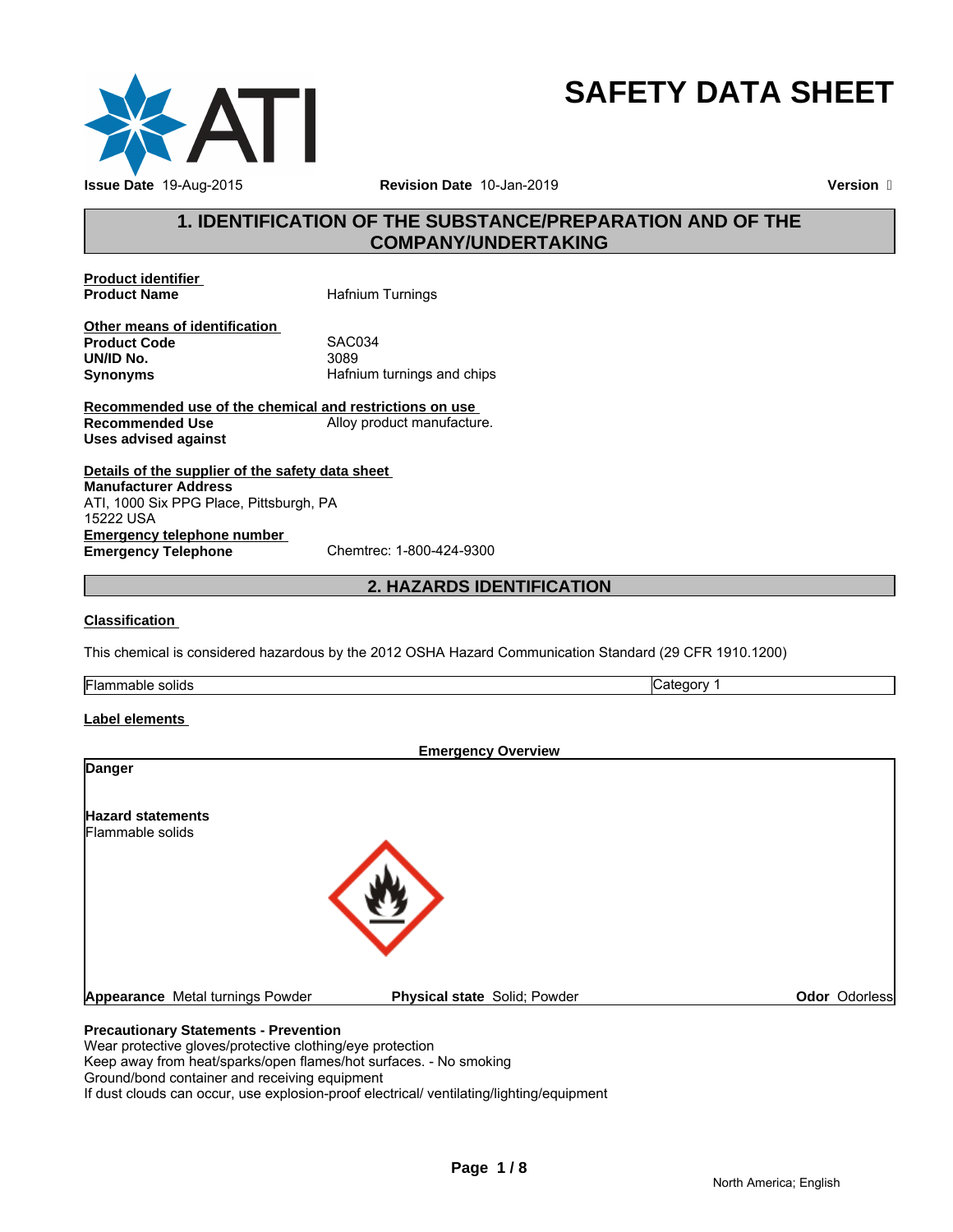#### **Precautionary Statements - Response**

In case of fire: Use salt (NaCl) or class D dry powder for extinction

**Hazards not otherwise classified (HNOC)**  Not applicable **Other Information** 

#### **3. COMPOSITION/INFORMATION ON INGREDIENTS**

.

**Synonyms** Hafnium turnings and chips.

| <b>Chemical Name</b> | <b>CAS No.</b> | Weinht-%         |
|----------------------|----------------|------------------|
| Hafnium              | 7440-58-6      | ∘>99<br>97-<br>ັ |
| --<br>Zirconium      | 7440-67-7      | 7-C              |
|                      |                |                  |

# **4. FIRST AID MEASURES First aid measures Eye contact** In the case of particles coming in contact with eyes during processing, treat as with any foreign object. **Skin Contact** None under normal use conditions. **Inhalation** If excessive amounts of smoke, fume, or particulate are inhaled during processing, remove to fresh air and consult a qualified health professional. **Ingestion IF SWALLOWED. Call a POISON CENTER or doctor/physician if you feel unwell. Most important symptoms and effects, both acute and delayed Symptoms** None anticipated. **Indication of any immediate medical attention and special treatment needed Note to physicians** Treat symptomatically. **5. FIRE-FIGHTING MEASURES**

**Suitable extinguishing media**

Isolate large fires and allow to burn out. Smother small fires with salt (NaCl) or class D dry powder fire extinguisher.

**Unsuitable extinguishing media** Do not spray water on burning metal as an explosion may occur. This explosive characteristic is caused by the hydrogen and steam generated by the reaction of water with the burning material.

#### **Specific hazards arising from the chemical**

Intense heat. Very fine, high surface area material resulting from processing this product may ignite spontaneously at room temperature. WARNING: Fine particles resulting from grinding, buffing, polishing, or similar processes of this product may form combustible dust-air mixtures. Keep particles away from all ignition sources including heat, sparks, and flame. Prevent dust accumulations to minimize combustible dust hazard.

**Hazardous combustion products**Not applicable.

**Explosion data Sensitivity to Mechanical Impact** None. **Sensitivity to Static Discharge** None.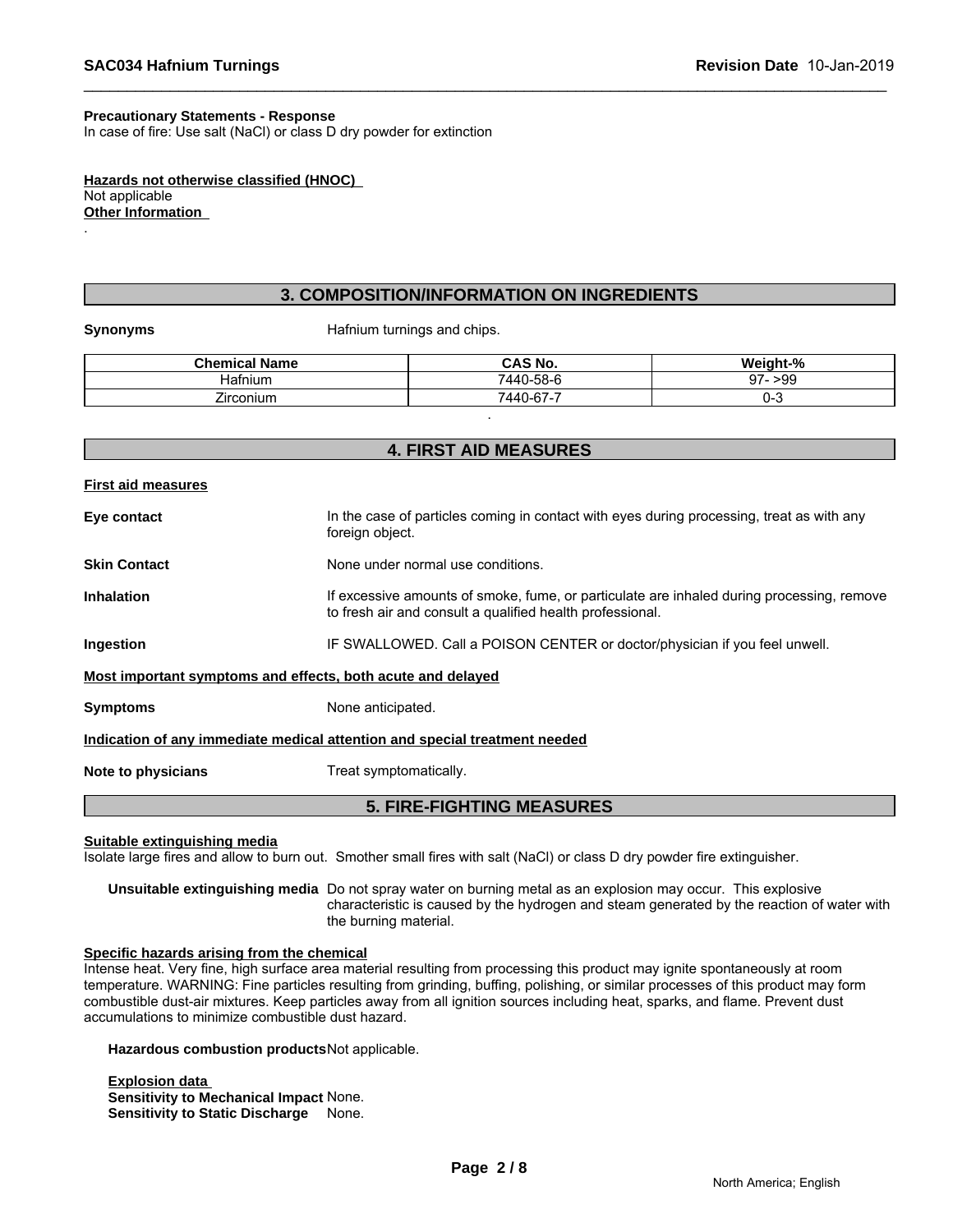#### **Protective equipment and precautions for firefighters**

Firefighters should wear self-contained breathing apparatus and full firefighting turnout gear.

|                                                              | <b>6. ACCIDENTAL RELEASE MEASURES</b>                                                                                                                                                                                                                                                                                                                                                                                                                                                |  |  |
|--------------------------------------------------------------|--------------------------------------------------------------------------------------------------------------------------------------------------------------------------------------------------------------------------------------------------------------------------------------------------------------------------------------------------------------------------------------------------------------------------------------------------------------------------------------|--|--|
|                                                              | Personal precautions, protective equipment and emergency procedures                                                                                                                                                                                                                                                                                                                                                                                                                  |  |  |
| <b>Personal precautions</b>                                  | Use personal protective equipment as required.                                                                                                                                                                                                                                                                                                                                                                                                                                       |  |  |
| For emergency responders                                     | Use personal protective equipment as required. Follow Emergency Response Guidebook,<br>Guide No. 170.                                                                                                                                                                                                                                                                                                                                                                                |  |  |
| <b>Environmental precautions</b>                             |                                                                                                                                                                                                                                                                                                                                                                                                                                                                                      |  |  |
| <b>Environmental precautions</b>                             | Collect spillage to prevent release to the environment.                                                                                                                                                                                                                                                                                                                                                                                                                              |  |  |
| Methods and material for containment and cleaning up         |                                                                                                                                                                                                                                                                                                                                                                                                                                                                                      |  |  |
| <b>Methods for containment</b>                               | Prevent further leakage or spillage if safe to do so.                                                                                                                                                                                                                                                                                                                                                                                                                                |  |  |
| Methods for cleaning up                                      | Sweep or shovel material into dry containers. Avoid creating uncontrolled dust.                                                                                                                                                                                                                                                                                                                                                                                                      |  |  |
|                                                              | 7. HANDLING AND STORAGE                                                                                                                                                                                                                                                                                                                                                                                                                                                              |  |  |
| <b>Precautions for safe handling</b>                         |                                                                                                                                                                                                                                                                                                                                                                                                                                                                                      |  |  |
| Advice on safe handling                                      | Very fine, high surface area material resulting from grinding, buffing, polishing, or similar<br>processes of this product may ignite spontaneously at room temperature. WARNING: Fine<br>particles resulting from grinding, buffing, polishing, or similar processes of this product may<br>form combustible dust-air mixtures. Keep particles away from all ignition sources including<br>heat, sparks, and flame. Prevent dust accumulations to minimize combustible dust hazard. |  |  |
| Conditions for safe storage, including any incompatibilities |                                                                                                                                                                                                                                                                                                                                                                                                                                                                                      |  |  |
| <b>Storage Conditions</b>                                    | Keep away from heat, sparks, flame and other sources of ignition (i.e., pilot lights, electric<br>motors and static electricity). For long-term storage, keep sealed in argon-filled steel drums.                                                                                                                                                                                                                                                                                    |  |  |
| Incompatible materials                                       | Dissolves in hydrofluoric acid. Ignites in the presence of fluorine. When heated above<br>200°C, reacts exothermically with the following: Chlorine, bromine, halocarbons, carbon<br>tetrachloride, carbon tetrafluoride, and freon.                                                                                                                                                                                                                                                 |  |  |
|                                                              |                                                                                                                                                                                                                                                                                                                                                                                                                                                                                      |  |  |

# **8. EXPOSURE CONTROLS/PERSONAL PROTECTION**

#### **Control parameters**

#### **Exposure Guidelines**

| <b>Chemical Name</b> | <b>ACGIH TLV</b>                                         | <b>OSHA PEL</b>                                                |
|----------------------|----------------------------------------------------------|----------------------------------------------------------------|
| Hafnium              | TWA: $0.5 \text{ mg/m}^3$ TWA: $0.5 \text{ mg/m}^3$ Hf   | TWA: $0.5 \text{ mg/m}^3$                                      |
| 7440-58-6            |                                                          |                                                                |
| <b>Zirconium</b>     | STEL: 10 mg/m <sup>3</sup> STEL: 10 mg/m <sup>3</sup> Zr | TWA: $5 \text{ mg/m}^3$ Zr                                     |
| 7440-67-7            | TWA: $5 \text{ mg/m}^3$ TWA: $5 \text{ mg/m}^3$ Zr       | $\sqrt{(vacated) STEL}$ : 10 mg/m <sup>3</sup> (vacated) STEL: |
|                      |                                                          | 10 mg/m $3 Zr$                                                 |

#### **Appropriate engineering controls**

# **Engineering Controls Avoid generation of uncontrolled particles.**

### **Individual protection measures, such as personal protective equipment**

**Eye/face protection** When airborne particles may be present, appropriate eye protection is recommended. For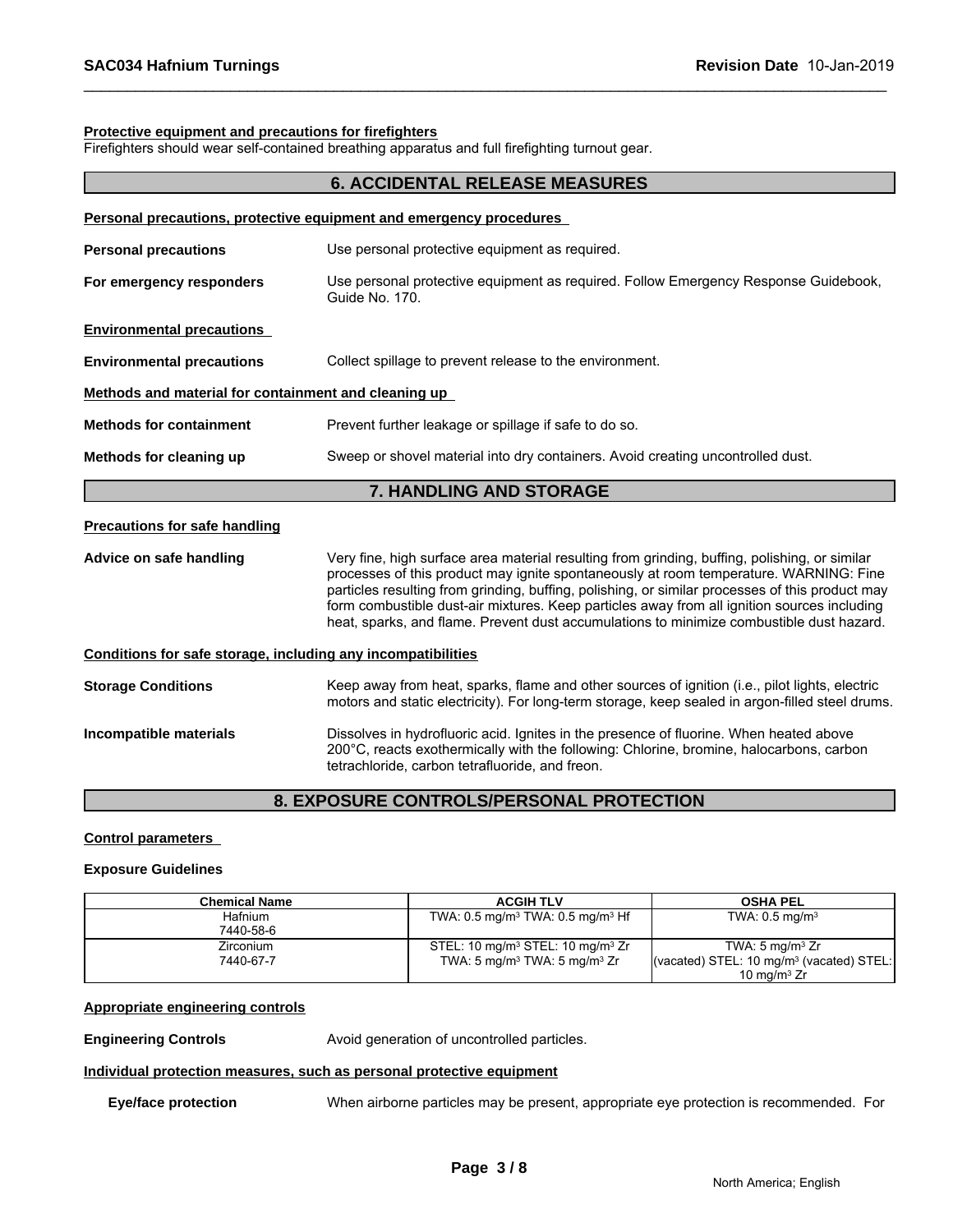| <b>General Hygiene Considerations</b> | Handle in accordance with good industrial hygiene and safety practice.                                                                                                                                                                                                                                                                                                          |
|---------------------------------------|---------------------------------------------------------------------------------------------------------------------------------------------------------------------------------------------------------------------------------------------------------------------------------------------------------------------------------------------------------------------------------|
| <b>Respiratory protection</b>         | When particulates/fumes/gases are generated and if exposure limits are exceeded or<br>irritation is experienced, proper approved respiratory protection should be worn.<br>Positive-pressure supplied air respirators may be required for high airborne contaminant<br>concentrations. Respiratory protection must be provided in accordance with current local<br>regulations. |
| Skin and body protection              | Fire/flame resistant/retardant clothing may be appropriate during hot work with the product.<br>Cut-resistant gloves and/or protective clothing may be appropriate when sharp surfaces are<br>present.                                                                                                                                                                          |
|                                       | example, tight-fitting goggles, foam-lined safety glasses or other protective equipment that<br>shield the eyes from particles.                                                                                                                                                                                                                                                 |

# **9. PHYSICAL AND CHEMICAL PROPERTIES**

#### **Information on basic physical and chemical properties**

| <b>Physical state</b>            | Solid; Powder           |                       |                |
|----------------------------------|-------------------------|-----------------------|----------------|
| Appearance                       | Metal turnings Powder   | Odor                  | Odorless       |
| <b>Color</b>                     | metallic gray or silver | <b>Odor threshold</b> | Not applicable |
|                                  |                         |                       |                |
| <b>Property</b>                  | Values                  | Remarks • Method      |                |
| рH                               |                         |                       |                |
| Melting point/freezing point     | 2232 °C / 4050 °F       |                       |                |
| Boiling point / boiling range    |                         |                       |                |
| <b>Flash point</b>               |                         |                       |                |
| <b>Evaporation rate</b>          |                         | Not applicable        |                |
| <b>Flammability (solid, gas)</b> |                         | Flammable             |                |
| <b>Flammability Limit in Air</b> |                         |                       |                |
| <b>Upper flammability limit:</b> |                         |                       |                |
| Lower flammability limit:        |                         |                       |                |
| Vapor pressure                   |                         | Not applicable        |                |
| <b>Vapor density</b>             |                         | Not applicable        |                |
| <b>Specific Gravity</b>          | 13.3                    |                       |                |
| <b>Water solubility</b>          | Insoluble               |                       |                |
| Solubility in other solvents     |                         | Not applicable        |                |
| <b>Partition coefficient</b>     |                         | Not applicable        |                |
| <b>Autoignition temperature</b>  |                         | Not applicable        |                |
| <b>Decomposition temperature</b> |                         | Not applicable        |                |
| <b>Kinematic viscosity</b>       |                         | Not applicable        |                |
| <b>Dynamic viscosity</b>         |                         | Not applicable        |                |
| <b>Explosive properties</b>      | Not applicable          |                       |                |
| <b>Oxidizing properties</b>      | Not applicable          |                       |                |
| <b>Other Information</b>         |                         |                       |                |
| Softening point                  |                         |                       |                |
| Molecular weight                 |                         |                       |                |
| <b>VOC Content (%)</b>           | Not applicable          |                       |                |
| <b>Density</b>                   |                         |                       |                |
| <b>Bulk density</b>              | 220-380 lb/ft3          |                       |                |
|                                  |                         |                       |                |

**10. STABILITY AND REACTIVITY**

### **Reactivity**

Not applicable

**Chemical stability**

Stable under normal conditions.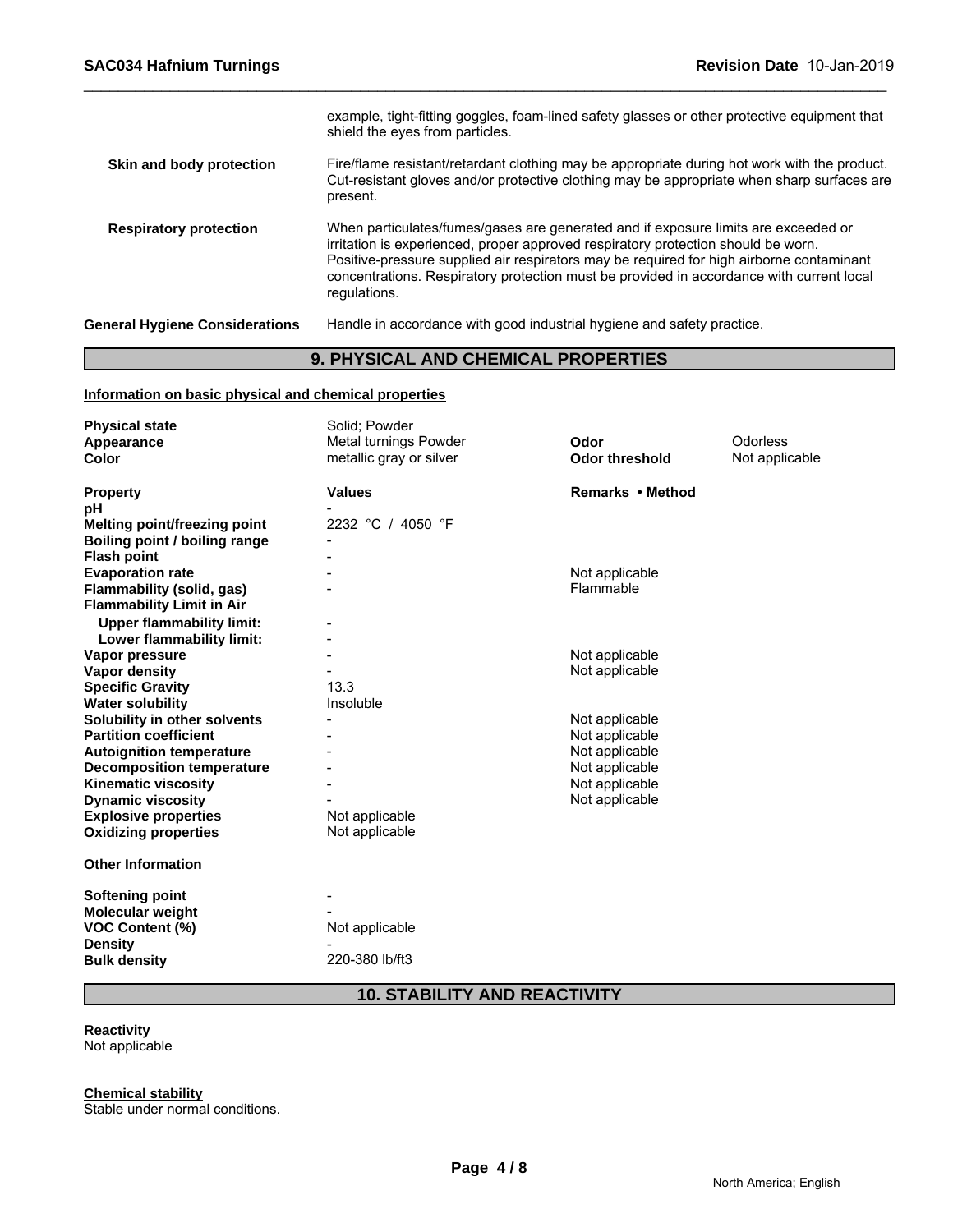#### **Possibility of Hazardous Reactions**

None under normal processing.

**Hazardous polymerization** Hazardous polymerization does not occur.

#### **Conditions to avoid**

Dust formation and dust accumulation.

#### **Incompatible materials**

Dissolves in hydrofluoric acid. Ignites in the presence of fluorine. When heated above 200°C, reacts exothermically with the following: Chlorine, bromine, halocarbons, carbon tetrachloride, carbon tetrafluoride, and freon.

#### **Hazardous Decomposition Products**

Not applicable.

#### **11. TOXICOLOGICAL INFORMATION**

#### **Information on likely routes of exposure**

**Product Information**

| <b>Inhalation</b>   | Product not classified. |
|---------------------|-------------------------|
| Eye contact         | Product not classified. |
| <b>Skin Contact</b> | Product not classified. |
| Ingestion           | Product not classified. |

| <b>Chemical Name</b> | Oral LD50       | <b>Dermal LD50</b> | <b>Inhalation LC50</b> |
|----------------------|-----------------|--------------------|------------------------|
| Hafnium              | > 5000 mg/kg bw |                    | >4.3mg/L               |
| 7440-58-6            |                 |                    |                        |
| <b>Zirconium</b>     | 5000 mg/kg bw   |                    | >4.3 mg/L              |
| 7440-67-7            |                 |                    |                        |

#### **Information on toxicological effects**

**Symptoms** None known.

#### **Delayed and immediate effects as well as chronic effects from short and long-term exposure**

| <b>Acute toxicity</b>             | Product not classified. |
|-----------------------------------|-------------------------|
| <b>Skin corrosion/irritation</b>  | Product not classified. |
| Serious eye damage/eye irritation | Product not classified. |
| <b>Sensitization</b>              | Product not classified. |
| Germ cell mutagenicity            | Product not classified. |
| Carcinogenicity                   | Product not classified. |
| <b>Reproductive toxicity</b>      | Product not classified. |
| <b>STOT - single exposure</b>     | Product not classified. |
| <b>STOT - repeated exposure</b>   | Product not classified. |
| <b>Aspiration hazard</b>          | Product not classified. |
|                                   |                         |

### **12. ECOLOGICAL INFORMATION**

#### **Ecotoxicity**

This product as shipped is not classified for aquatic toxicity.

| ≂ish<br>plants<br>uatic<br>Name<br>.<br>$\sim$<br>TCITV<br>. | nemical |
|--------------------------------------------------------------|---------|
|--------------------------------------------------------------|---------|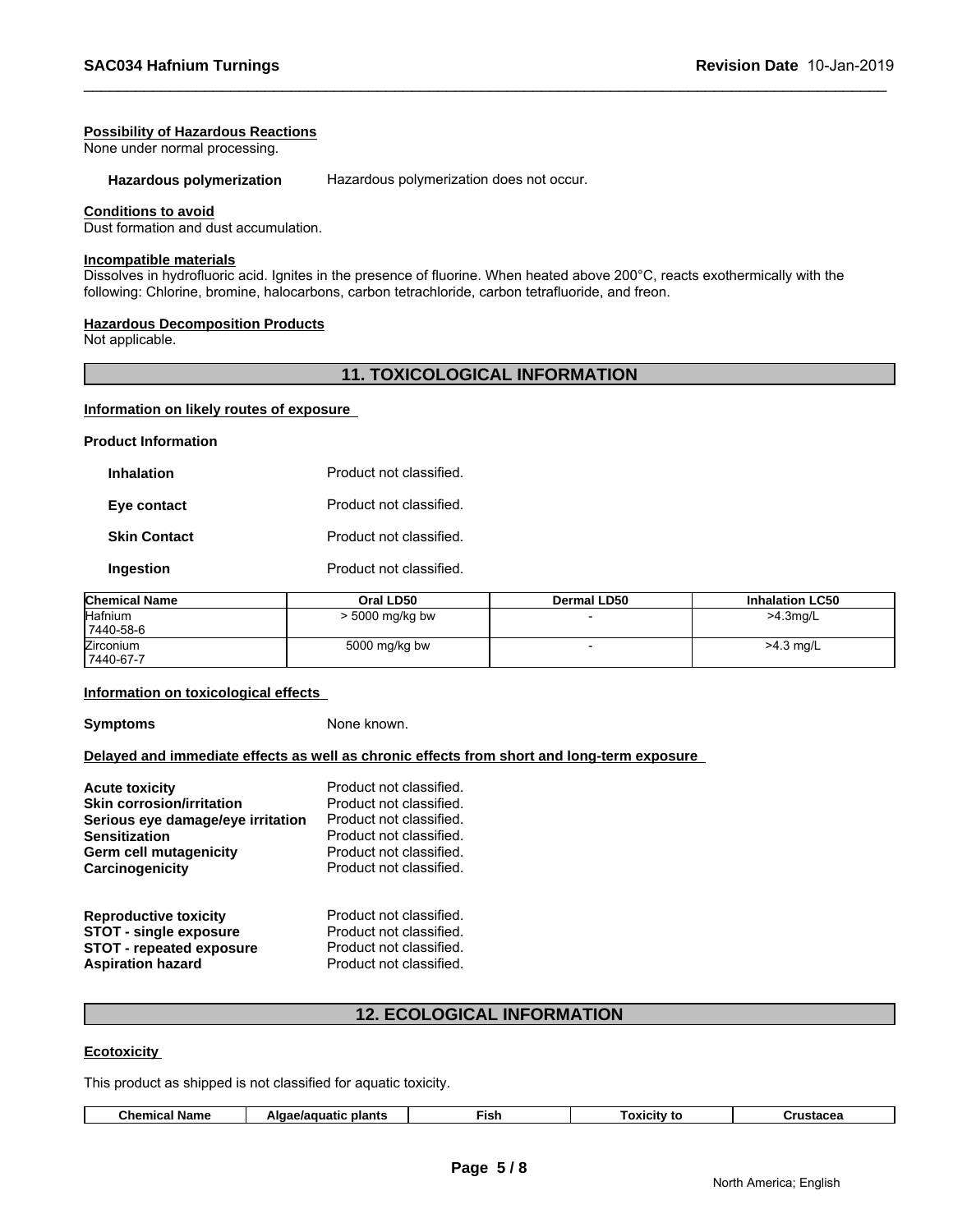|           |                                                       |                              | microorganisms |                              |
|-----------|-------------------------------------------------------|------------------------------|----------------|------------------------------|
| Hafnium   | The 72 h EC50 of hafnium                              | The 96 h LC50 of Hafnium     |                | The 48 h EC50 of Hafnium     |
| 7440-58-6 | to Pseudokirchneriella                                | dioxide in water to Danio    |                | dioxide to Daphnia magna     |
|           | subcapitata was great than 8                          | rerio was greater than the   |                | was greater than the         |
|           | ug of Hf/L (100% saturated                            | solubility limit of 0.007 mg |                | solubility limit of 0.007 mg |
|           | solution).                                            | $Hf/L$ .                     |                | $Hf/L$ .                     |
| Zirconium | The 14 d NOEC of zirconium The 96 h LL50 of zirconium |                              |                | The 48 h EC50 of zirconium I |
| 7440-67-7 | dichloride oxide to Chlorella                         | to Danio rerio was greater   |                | dioxide to Daphnia magna     |
|           | vulgaris was greater than                             | than 74.03 mg/L.             |                | was greater than 74.03 mg    |
|           | 102.5 mg of Zr/L.                                     |                              |                | of Zr/L.                     |

#### **Persistence and degradability**

#### **Bioaccumulation**

.

.

**Other adverse effects** 

| <b>13. DISPOSAL CONSIDERATIONS</b>                                                                     |
|--------------------------------------------------------------------------------------------------------|
|                                                                                                        |
| Disposal should be in accordance with applicable regional, national and local laws and<br>regulations. |
| Disposal should be in accordance with applicable regional, national and local laws and<br>regulations. |
|                                                                                                        |

This product contains one or more substances that are listed with the State of California as a hazardous waste.

# **14. TRANSPORT INFORMATION**

| DOT                             | Regulated                                 |
|---------------------------------|-------------------------------------------|
| UN/ID No.                       | 3089                                      |
| Proper shipping name            | Metal powder, flammable, n.o.s. (Hafnium) |
| <b>Hazard Class</b>             | 4.1                                       |
| <b>Packing Group</b>            |                                           |
| <b>Special Provisions</b>       | IB8. IP2. IP4. T3. TP33                   |
| <b>Emergency Response Guide</b> | 170                                       |
| <b>Number</b>                   |                                           |

# **15. REGULATORY INFORMATION**

| <b>International Inventories</b> |            |  |
|----------------------------------|------------|--|
| <b>TSCA</b>                      | Complies   |  |
| <b>DSL/NDSL</b>                  | Complies   |  |
| <b>EINECS/ELINCS</b>             | Complies   |  |
| <b>ENCS</b>                      | Complies   |  |
| <b>IECSC</b>                     | Complies   |  |
| <b>KECL</b>                      | Complies   |  |
| <b>PICCS</b>                     | Complies   |  |
| <b>AICS</b>                      | Not Listed |  |

 **Legend:** 

 **TSCA** - United States Toxic Substances Control Act Section 8(b) Inventory

 **DSL/NDSL** - Canadian Domestic Substances List/Non-Domestic Substances List

 **EINECS/ELINCS** - European Inventory of Existing Chemical Substances/European List of Notified Chemical Substances  **ENCS** - Japan Existing and New Chemical Substances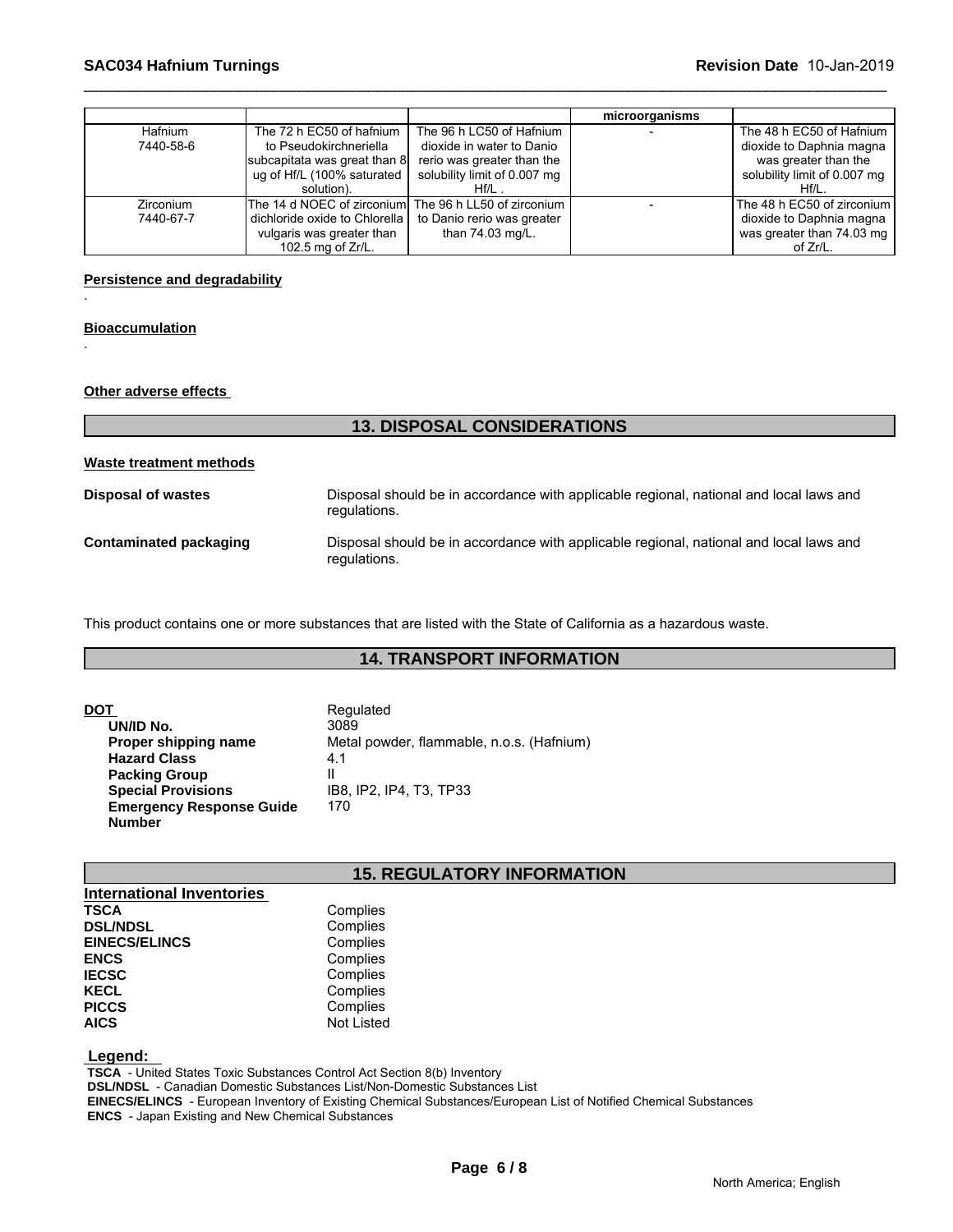**IECSC** - China Inventory of Existing Chemical Substances

 **KECL** - Korean Existing and Evaluated Chemical Substances  **PICCS** - Philippines Inventory of Chemicals and Chemical Substances

 **AICS** - Australian Inventory of Chemical Substances

#### **US Federal Regulations**

#### **SARA 313**

Section 313 of Title III of the Superfund Amendments and Reauthorization Act of 1986 (SARA). This product does not contain any chemicals which are subject to the reporting requirements of the Act and Title 40 of the Code of Federal Regulations, Part 372

| SARA 311/312 Hazard Categories    |     |  |
|-----------------------------------|-----|--|
| Acute health hazard               | No  |  |
| <b>Chronic Health Hazard</b>      | No  |  |
| Fire hazard                       | Yes |  |
| Sudden release of pressure hazard | No  |  |
| <b>Reactive Hazard</b>            | No  |  |
|                                   |     |  |

#### **CWA (Clean Water Act)**

This product does not contain any substances regulated as pollutants pursuant to the Clean Water Act (40 CFR 122.21 and 40 CFR 122.42)

#### **CERCLA**

This material, as supplied, does not contain any substances regulated as hazardous substances under the Comprehensive Environmental Response Compensation and Liability Act (CERCLA) (40 CFR 302) or the Superfund Amendments and Reauthorization Act (SARA) (40 CFR 355). There may be specific reporting requirements at the local, regional, or state level pertaining to releases of this material

#### **US State Regulations**

#### **California Proposition 65**

This product does not contain any Proposition 65 chemicals

#### **U.S. State Right-to-Know Regulations**

| <b>Chemical Name</b> | <b>New Jersey</b> | <b>Massachusetts</b> | Pennsylvania |
|----------------------|-------------------|----------------------|--------------|
| Hafnium              |                   |                      |              |
| 7440-58-6            |                   |                      |              |
| Zirconium            |                   |                      |              |
| 7440-67-7            |                   |                      |              |

#### **U.S. EPA Label Information**

**EPA Pesticide Registration Number** Not applicable

| <b>16. OTHER INFORMATION</b>              |                   |                                                    |                                                                                                                           |                                                     |  |
|-------------------------------------------|-------------------|----------------------------------------------------|---------------------------------------------------------------------------------------------------------------------------|-----------------------------------------------------|--|
| <b>NFPA</b>                               | Health hazards 0  | <b>Flammability 1</b>                              | Instability 0                                                                                                             | <b>Physical and Chemical</b><br><b>Properties -</b> |  |
| <b>HMIS</b><br>Chronic Hazard Star Legend | Health hazards 1* | <b>Flammability 2</b><br>* = Chronic Health Hazard | <b>Physical hazards</b> 0                                                                                                 | Personal protection X                               |  |
| <b>Issue Date</b>                         | 19-Aug-2015       |                                                    |                                                                                                                           |                                                     |  |
| <b>Revision Date</b>                      | 10-Jan-2019       |                                                    |                                                                                                                           |                                                     |  |
| <b>Revision Note</b>                      |                   |                                                    |                                                                                                                           |                                                     |  |
| Updated Section(s): 2, 5, 6, 7, 9, 11, 15 |                   |                                                    |                                                                                                                           |                                                     |  |
| Note:                                     |                   |                                                    |                                                                                                                           |                                                     |  |
|                                           |                   |                                                    | The information provided in this safety data sheet is correct to the best of our knowledge, information and belief at the |                                                     |  |

**I** provided in this safety data sheet is correct to the best of our knowledge, information and **b date of its publication. The information given is designed only as a guidance for safe handling, use, processing, storage, transportation, disposal and release and is not to be considered a warranty or quality specification. The information**